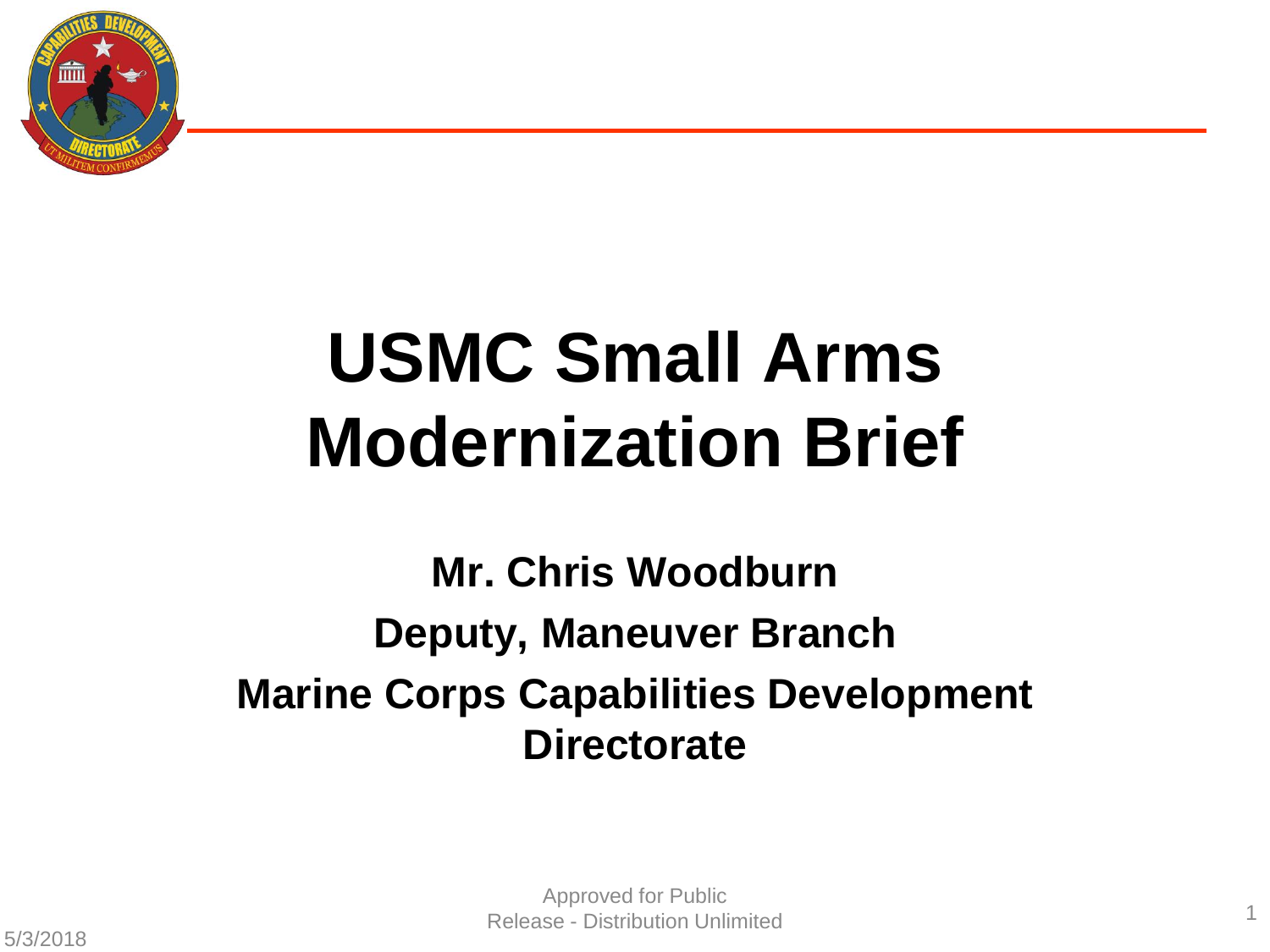

## **Summary**

- **CMC emphasis on the infantry**
- **Informed by operational lessons, technological maturity, industrial capabilities**
- **Guided by concepts and initiatives such as the Marine Corps Operating Concept, CMC guidance and Marine Expeditionary Rifle Squad**
- **Aligned with the Joint strategy for weapons modernization to improve accuracy, lethality and mobility**
- **Prioritizes selective modernization and sustainment of critical legacy capabilities in the short term (now – FY22)**
- **Mid-term goals will capitalize on technological advances to deliver modern replacements for critical weapon systems (FY23-32)**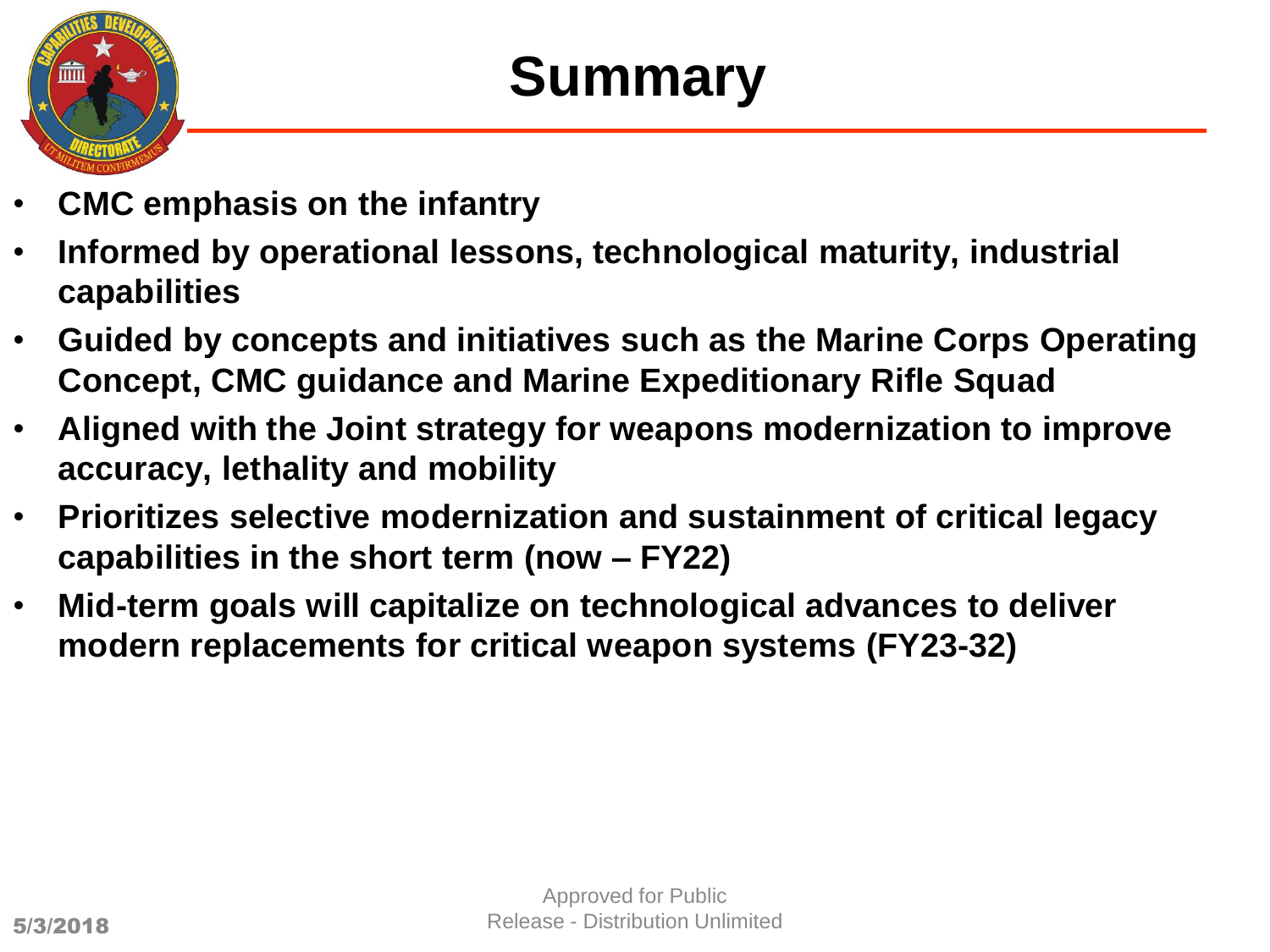

### Weapons Strategy

- **Maintain current capabilities**
	- Implement improvements (accuracy, lethality, ergonomics and weight reduction) when technology and funding allow to keep small arms relevant
- **Improvements will be implemented on a much smaller scale, primarily to the infantry** 
	- Expand to other combat arms when relevant and feasible
- **Future capabilities will be pursued via Joint efforts whenever possible**
- **End-State: Improved lethality while maintaining/improving the mobility of the individual Marine, the Marine Rifle Squad, and the MAGTF**

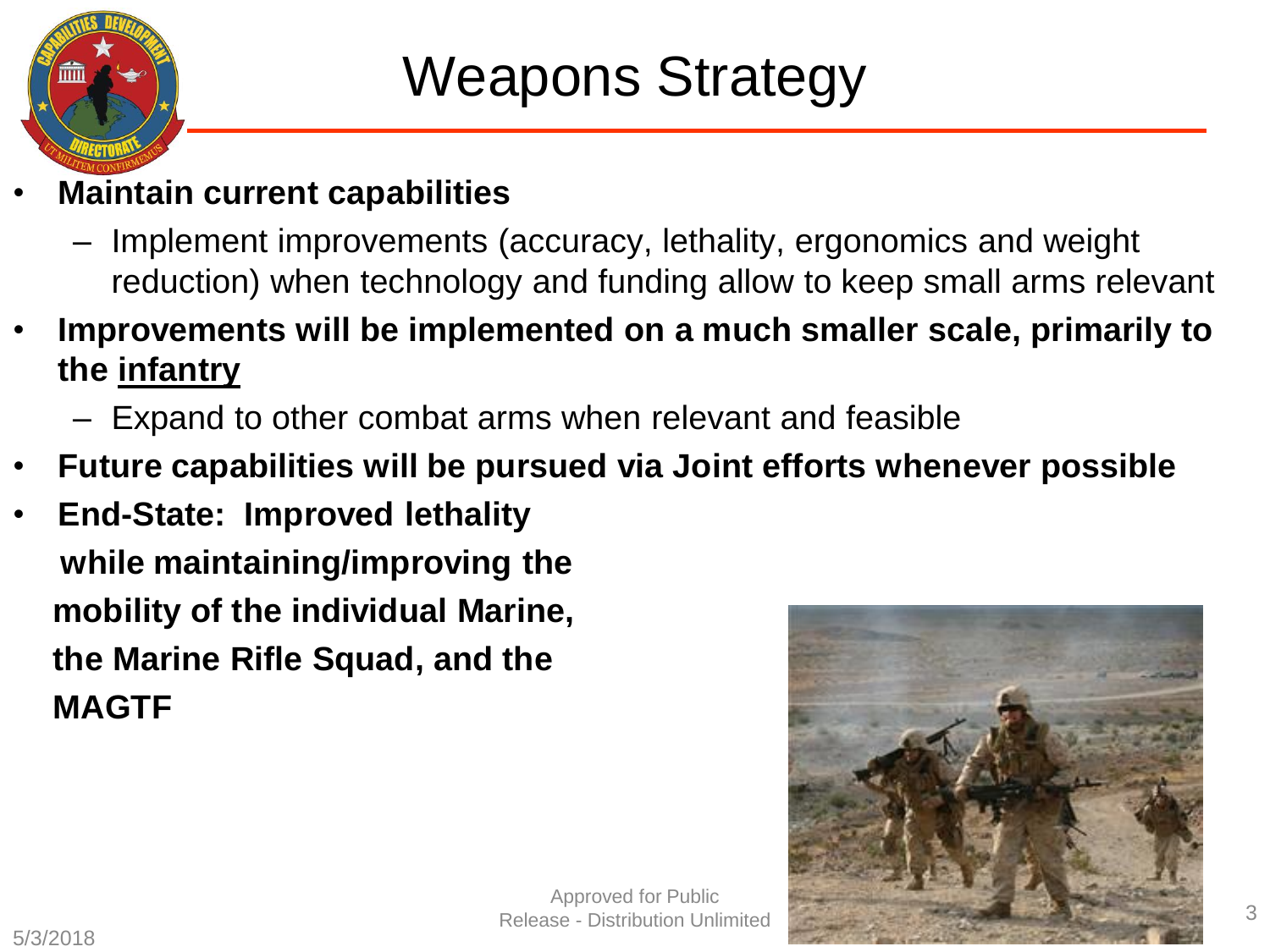## **M27**



- **Increased M27 Distribution**
	- Procuring additional M27s to support an increased distribution for the entire rifle platoon, which includes the Platoon Commander, Platoon Sergeant and remaining members of the rifle squad not already equipped.
	- Provides the greatest lethality, reliability and durability of weapon systems available to the platoon.
	- Procurements begin in FY18 and will be complete in FY20.



– M4s from infantry battalions will be redistributed to replace remaining M16A4 in the GCE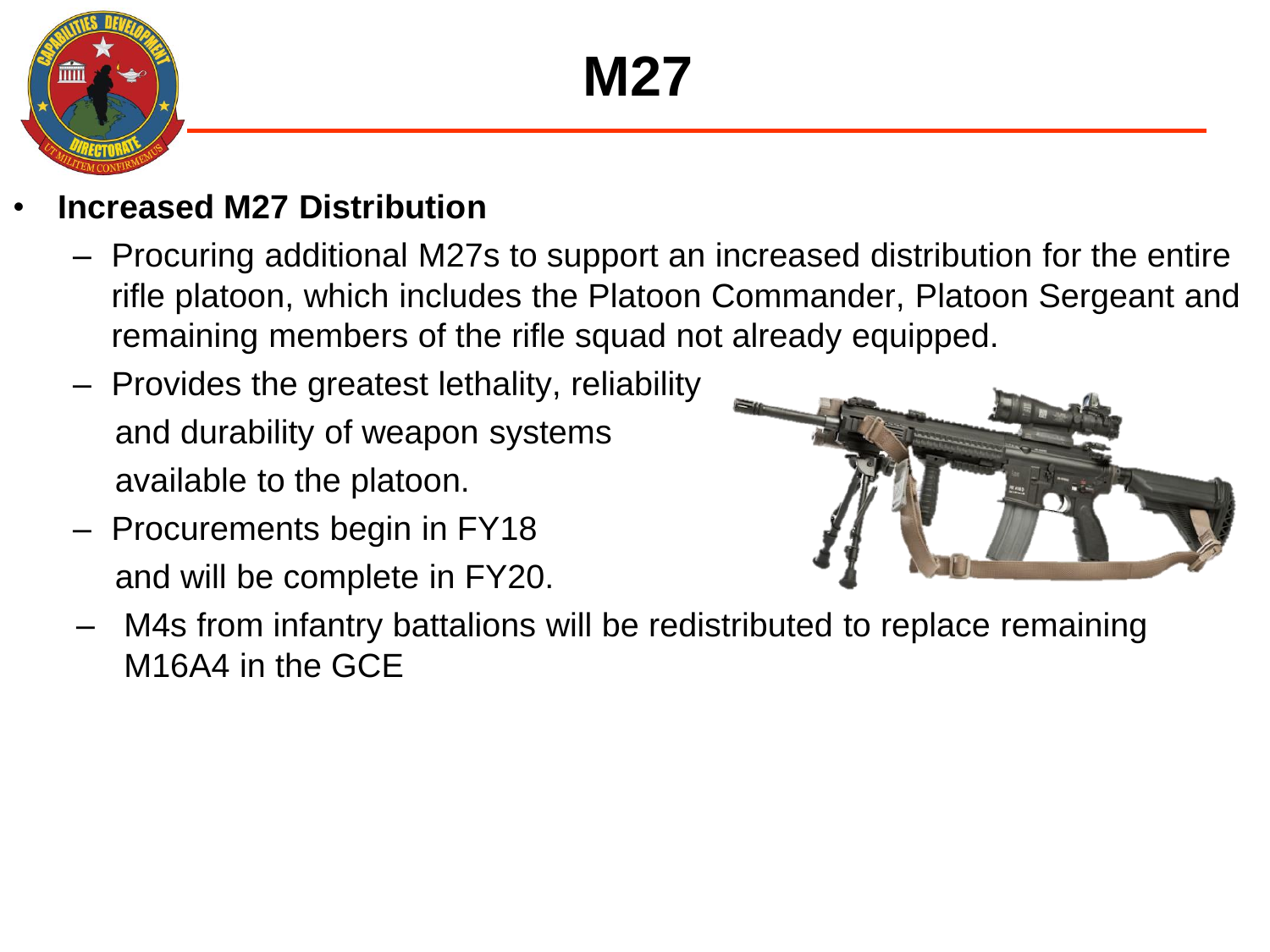

# **Squad Small Arms Capabilities**

#### • **Suppressors**

- In the near-term, assessing suppressor technologies that reduce negative impacts to the rifle and shooter for M27s and M4 rifles for each member of the squad and other designated units with a close combat mission.
- Follow on efforts to address medium machine gun suppressor requirements.

#### • **M38 Squad Designated Marksman Rifle**

- M27 with a 2.5-8x variable power optic and suppressor
- Currently fielding one per rifle squad as an organizational weapon for increased target identification and engagement to mitigate capability gaps.

#### • **Squad Rangefinder**

– Fielding a weapon mounted rangefinder to increase first-shot probability of hit for organic weapon systems within the rifle squad

#### • **M320A1 Grenade Launcher Module**

– Procuring to replace the legacy M203 grenade launcher and seeking increased lethality and range through munition improvements.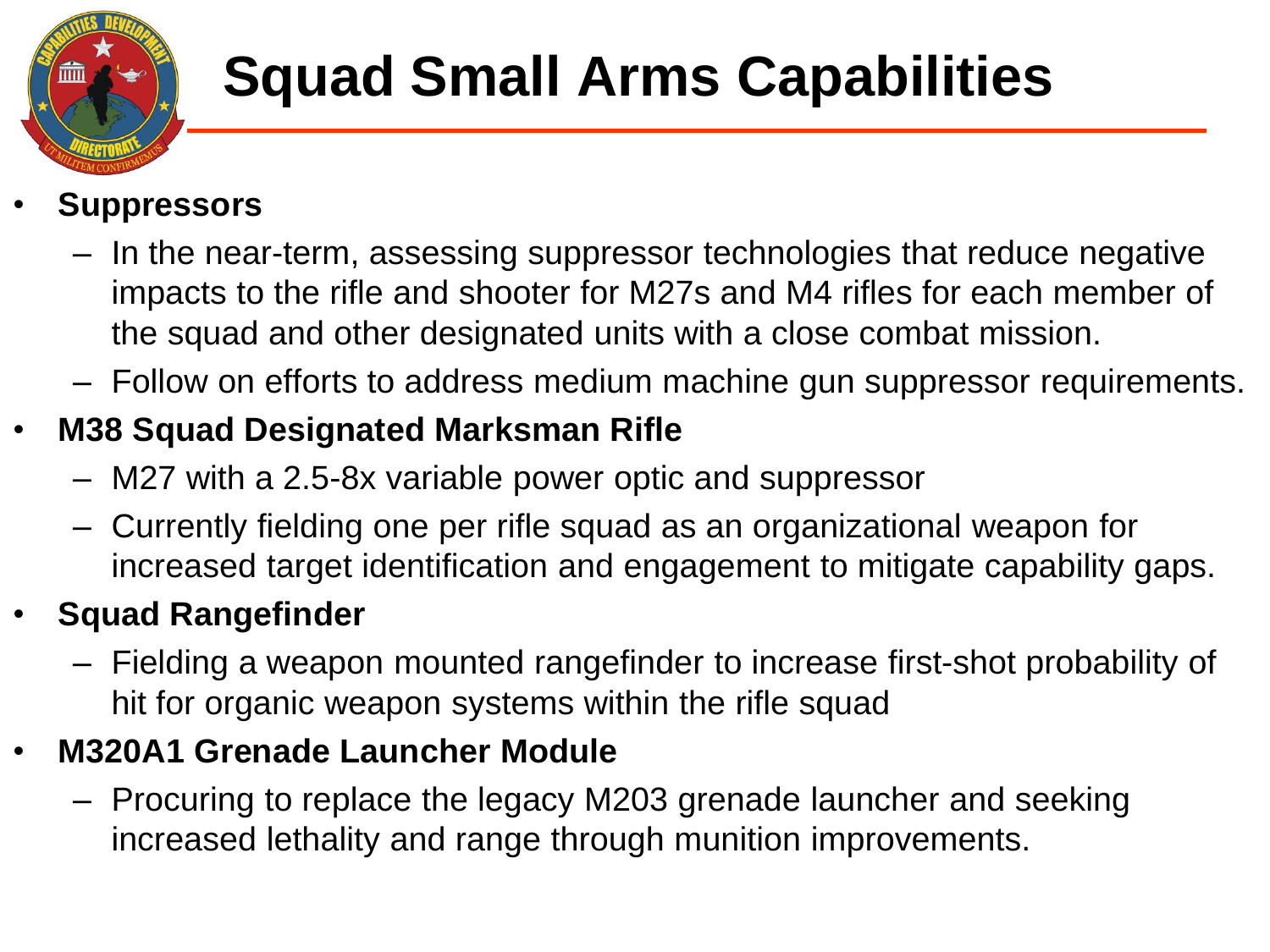

# **Small Arms Capabilities**

#### • **Mk13 Mod 7 Long Range Sniper Rifle**

- Procuring and fielding a limited quantity of Mk13s with a day scope and night vision capability
- Provides an interim increased range engagement capability for snipers until Advanced Sniper Rifle is fully fielded in the early-20's.

#### • **.338 Light Weight Medium Machine Gun**

– The Marine Corps is partnered with USSOCOM for requirements development and pursuit of a materiel solution to replace the M240B in the dismounted role and as a partial replacement for the .50 cal machinegun in the mounted role for some platforms (ground and air)

#### • **Next Generation Squad Weapons**

– In keeping with Mid-Term goals, the Marine Corps is partnered with the Army for requirements and technology development to purse three capabilities: automatic rifle; individual carbine; and designated marksman.